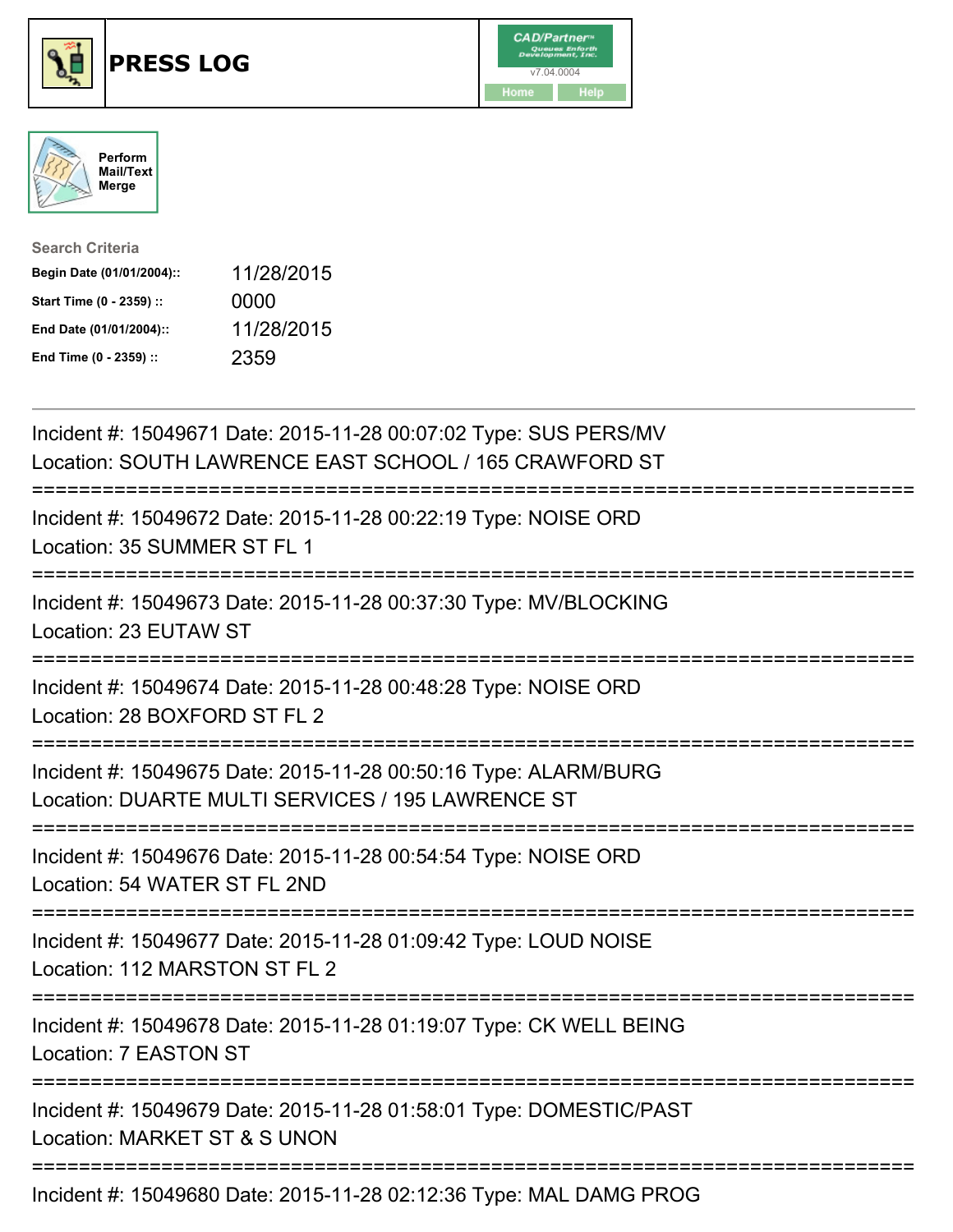Location: 113 BERKELEY ST FL 1 =========================================================================== Incident #: 15049681 Date: 2015-11-28 02:21:40 Type: FIGHT Location: SEVEN ELEVEN / 370 BROADWAY =========================================================================== Incident #: 15049682 Date: 2015-11-28 02:29:54 Type: UNWANTEDGUEST Location: LAWRENCE GENERAL HOSPITAL / 1 GENERAL ST =========================================================================== Incident #: 15049685 Date: 2015-11-28 02:31:34 Type: B&E/MV/PAST Location: MALAYA'S / 2 NEWBURY ST =========================================================================== Incident #: 15049683 Date: 2015-11-28 02:34:38 Type: NOISE ORD Location: 4 SAUNDERS ST =========================================================================== Incident #: 15049684 Date: 2015-11-28 02:36:01 Type: NOISE ORD Location: 113 MYRTLE ST =========================================================================== Incident #: 15049686 Date: 2015-11-28 02:50:02 Type: NOISE ORD Location: 4 SAUNDERS ST FL 2 =========================================================================== Incident #: 15049687 Date: 2015-11-28 03:03:52 Type: B&E/MV/PAST Location: 2 NEWBURY ST =========================================================================== Incident #: 15049688 Date: 2015-11-28 03:21:40 Type: LOUD NOISE Location: BIG N' BEEFY / 415 BROADWAY =========================================================================== Incident #: 15049689 Date: 2015-11-28 03:25:18 Type: B&E/MV/PAST Location: 111 SOUTH UNION ST =========================================================================== Incident #: 15049690 Date: 2015-11-28 03:32:12 Type: FIGHT Location: 318 LAWRENCE ST #1 =========================================================================== Incident #: 15049691 Date: 2015-11-28 03:37:33 Type: FIGHT Location: 57 STEINER ST =========================================================================== Incident #: 15049692 Date: 2015-11-28 03:42:28 Type: UNWANTEDGUEST Location: 113 BERKELEY ST #1 =========================================================================== Incident #: 15049693 Date: 2015-11-28 03:42:33 Type: B&E/MV/PAST Location: 101 GREENWOOD ST =========================================================================== Incident #: 15049694 Date: 2015-11-28 03:49:07 Type: SPECIAL CHECK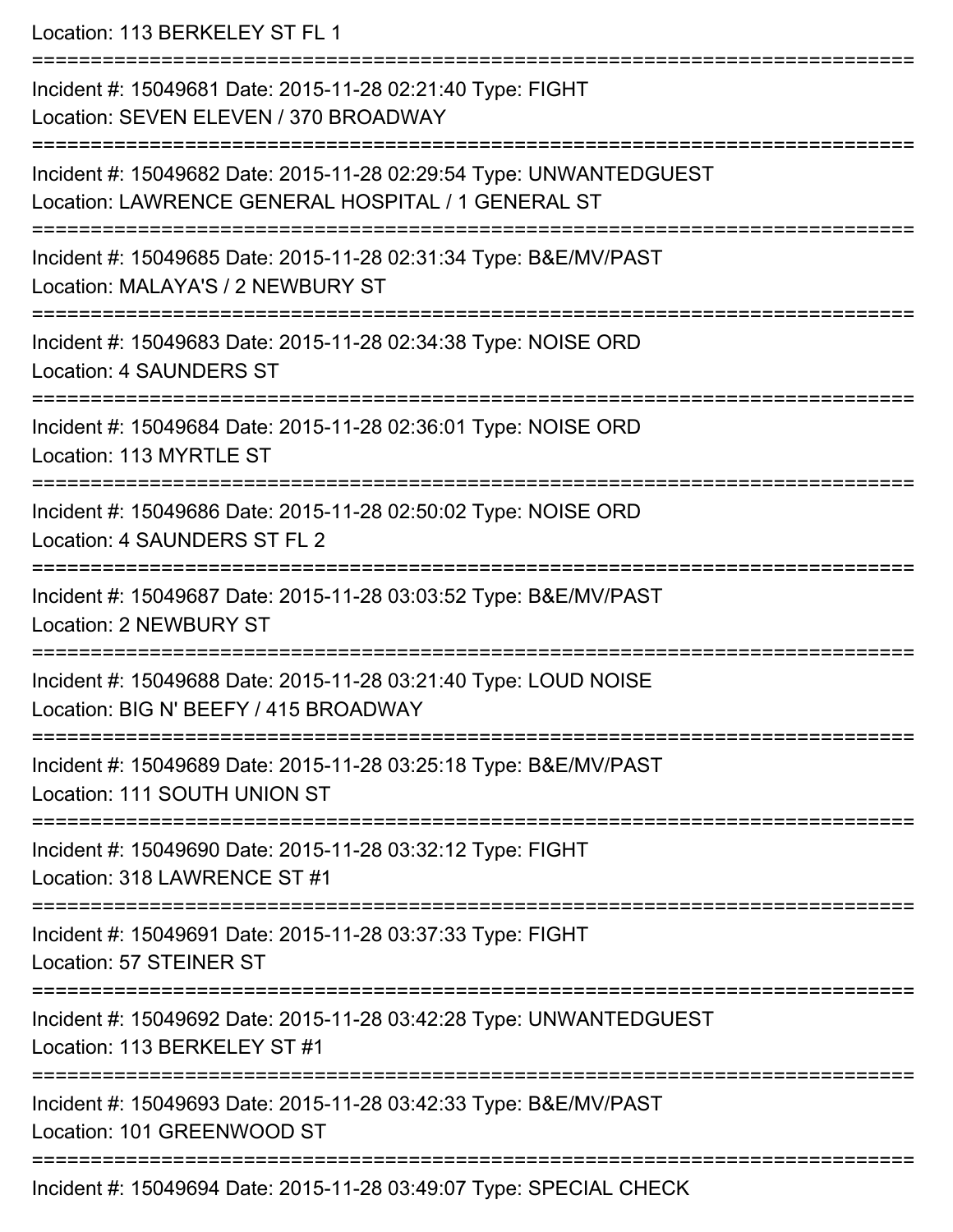| Incident #: 15049695 Date: 2015-11-28 03:53:10 Type: ALARM/BURG<br>Location: DOMINOES / 58 S BROADWAY       |
|-------------------------------------------------------------------------------------------------------------|
| Incident #: 15049696 Date: 2015-11-28 03:54:43 Type: NOISE ORD<br>Location: 4 SAUNDERS ST #2                |
| Incident #: 15049697 Date: 2015-11-28 04:03:24 Type: B&E/PAST<br>Location: 461 ANDOVER ST FL 2              |
| Incident #: 15049698 Date: 2015-11-28 04:03:38 Type: STOL/MV/PAS<br>Location: 242 HAVERHILL ST              |
| Incident #: 15049699 Date: 2015-11-28 04:07:53 Type: ROBBERY UNARM<br>Location: 242 HAVERHILL ST            |
| Incident #: 15049700 Date: 2015-11-28 04:10:54 Type: STOLEN PROP<br>Location: 36 HOLLY ST                   |
| Incident #: 15049701 Date: 2015-11-28 04:18:53 Type: LOUD NOISE<br>Location: 10 MT VERNON TER               |
| Incident #: 15049702 Date: 2015-11-28 04:28:36 Type: STOL/MV/PAS<br>Location: 15 HANLON CT                  |
| Incident #: 15049703 Date: 2015-11-28 04:44:35 Type: BUILDING CHK<br>Location: 461 ANDOVER ST               |
| Incident #: 15049704 Date: 2015-11-28 04:52:16 Type: A&B D/W PAST<br>Location: COMMONWEALTH DR & MARSTON ST |
| Incident #: 15049705 Date: 2015-11-28 05:08:51 Type: UNKNOWN PROB<br>Location: 16 HOBSON ST FL 2            |
| Incident #: 15049707 Date: 2015-11-28 05:16:50 Type: SUS PERS/MV<br>Location: 15 KENDALL ST                 |
| Incident #: 15049706 Date: 2015-11-28 05:43:45 Type: STOL/MV/PAS<br>Location: 76 EASTON ST                  |
| Incident #: 15049708 Date: 2015-11-28 06:31:05 Type: UNWANTEDGUEST                                          |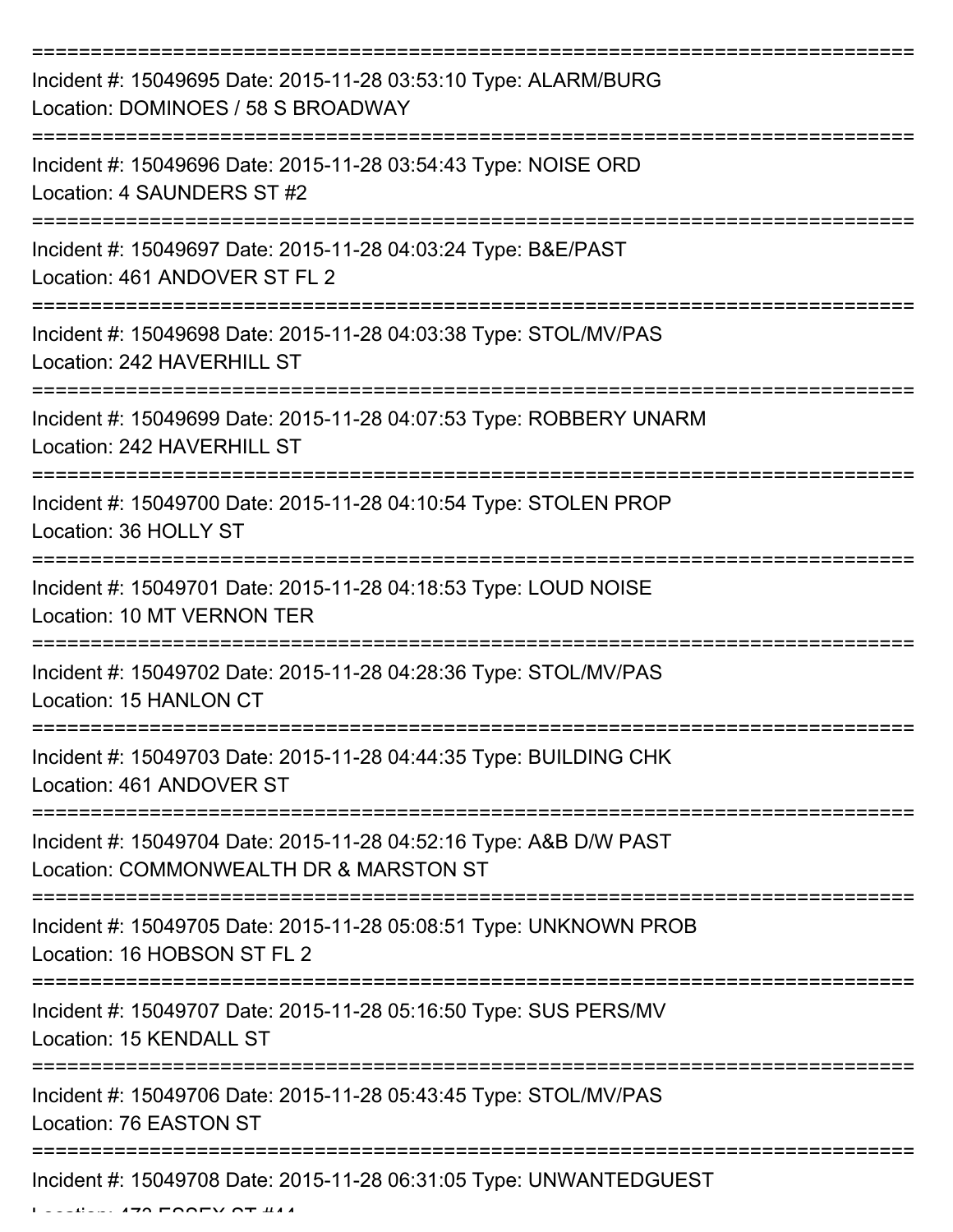| Incident #: 15049709 Date: 2015-11-28 08:31:41 Type: TOW/REPOSSED<br>Location: 9 SUMNER AV                        |
|-------------------------------------------------------------------------------------------------------------------|
| Incident #: 15049710 Date: 2015-11-28 08:41:46 Type: ALARM/BURG<br>Location: BRUCE ELMER RESIDENCE / 4 MELROSE ST |
| Incident #: 15049711 Date: 2015-11-28 08:51:18 Type: WARRANT SERVE<br>Location: 44 FERN ST FL 3                   |
| Incident #: 15049712 Date: 2015-11-28 09:12:28 Type: MV/BLOCKING<br>Location: 110 FARNHAM ST                      |
| Incident #: 15049713 Date: 2015-11-28 09:30:02 Type: RECOV/STOL/MV<br>Location: HAVERHILL ST & NEWBURY ST         |
| Incident #: 15049714 Date: 2015-11-28 09:39:25 Type: AUTO ACC/NO PI<br>Location: BROADWAY & CROSS ST              |
| Incident #: 15049715 Date: 2015-11-28 10:05:40 Type: DISTURBANCE<br>Location: DUNKIN DONUTS / 99 WINTHROP AV      |
| Incident #: 15049717 Date: 2015-11-28 10:07:44 Type: LOST PROPERTY<br>Location: BROADWAY & PARK ST                |
| Incident #: 15049716 Date: 2015-11-28 10:08:24 Type: SUS PERS/MV<br><b>Location: PROVIDENCE ST</b>                |
| Incident #: 15049718 Date: 2015-11-28 10:30:08 Type: DRUG VIO<br>Location: 69 FERRY ST FL 1ST                     |
| Incident #: 15049719 Date: 2015-11-28 10:34:11 Type: MAL DAMAGE<br>Location: 26 SALEM ST                          |
| Incident #: 15049720 Date: 2015-11-28 10:38:56 Type: DRUG VIO<br>Location: 10 DIAMOND ST                          |
| Incident #: 15049721 Date: 2015-11-28 10:56:38 Type: ALARM/BURG<br>Location: GUILMETT / 271 WATER ST              |
| Incident #: 15049722 Date: 2015-11-28 11:10:36 Type: FIGHT                                                        |

Location: 101 C BOWDOIN CT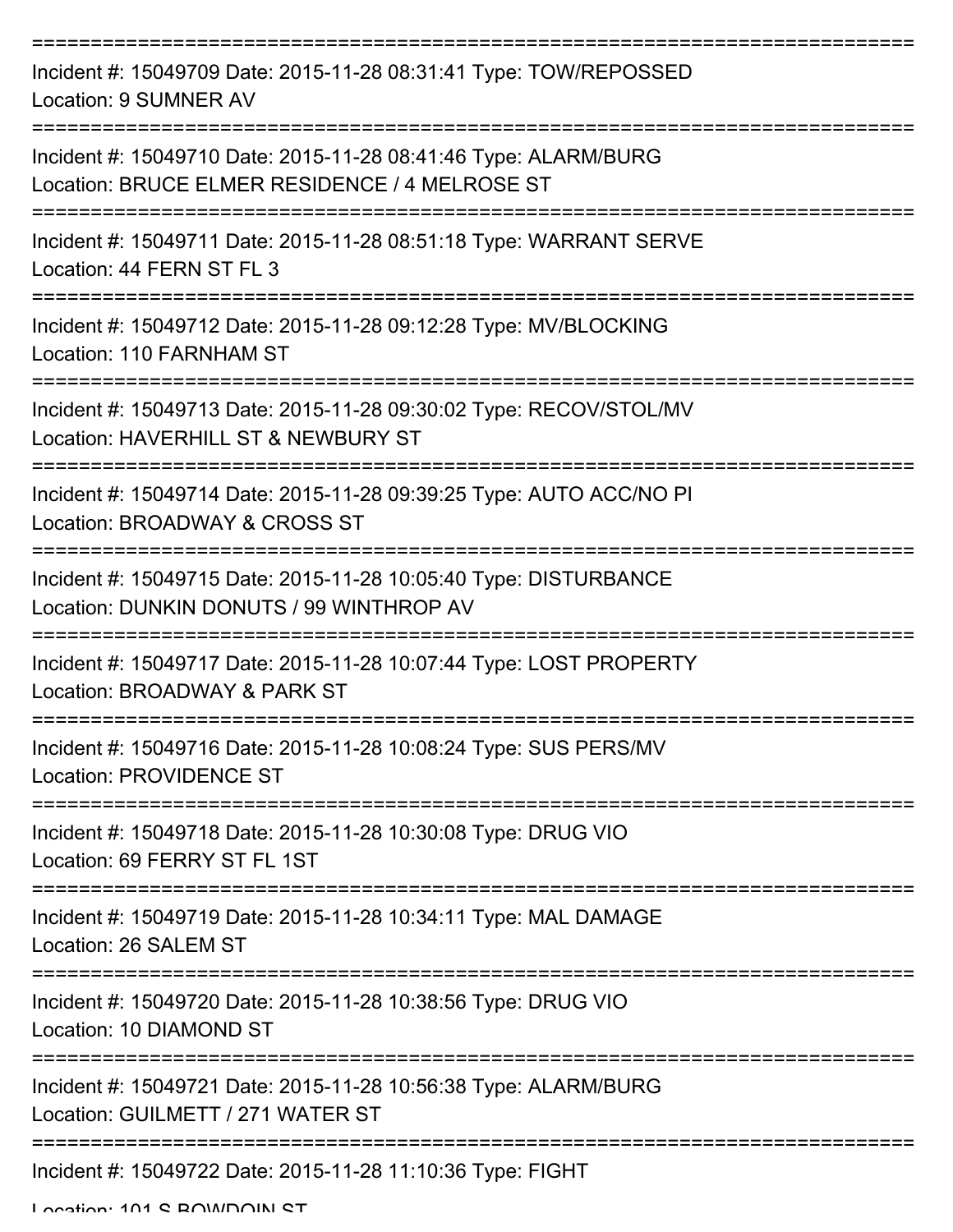| Incident #: 15049723 Date: 2015-11-28 11:19:14 Type: DISTURBANCE<br>Location: C1 BUFFET / 73 WINTHROP AV            |
|---------------------------------------------------------------------------------------------------------------------|
| Incident #: 15049724 Date: 2015-11-28 11:32:32 Type: M/V STOP<br>Location: BRADFORD ST & BROADWAY                   |
| Incident #: 15049726 Date: 2015-11-28 11:47:24 Type: ALARM/HOLD<br>Location: 354 MERRIMACK ST #BUILD 1 FL 2NDFL     |
| Incident #: 15049725 Date: 2015-11-28 11:47:32 Type: SUS PERS/MV<br>Location: ESSEX ST & UNION ST                   |
| Incident #: 15049727 Date: 2015-11-28 11:59:03 Type: 911 HANG UP<br>Location: 18 AMESBURY ST                        |
| Incident #: 15049728 Date: 2015-11-28 12:00:30 Type: FRAUD<br>Location: 7 CYR DR                                    |
| Incident #: 15049729 Date: 2015-11-28 12:28:02 Type: M/V STOP<br>Location: HAVERHILL ST & NEWBURY ST                |
| Incident #: 15049730 Date: 2015-11-28 12:28:38 Type: LIC PLATE STO<br>Location: 700 ESSEX ST                        |
| Incident #: 15049731 Date: 2015-11-28 12:38:13 Type: B&E/MV/PAST<br>Location: 50 BROADWAY<br>====================== |
| Incident #: 15049732 Date: 2015-11-28 12:46:00 Type: SUS PERS/MV<br>Location: 102 WESLEY ST                         |
| Incident #: 15049733 Date: 2015-11-28 13:15:33 Type: MAL DAMAGE<br>Location: 468 LOWELL ST                          |
| Incident #: 15049734 Date: 2015-11-28 13:19:40 Type: MV/BLOCKING<br>Location: 24 HILLTOP AV                         |
| Incident #: 15049735 Date: 2015-11-28 13:46:17 Type: EXTRA SURVEIL<br>Location: TEDESCHI / 3 BEACON ST              |
| Incident #: 15049736 Date: 2015-11-28 13:46:42 Type: EXTRA SURVEIL                                                  |

Location: 10 DIAMOND ST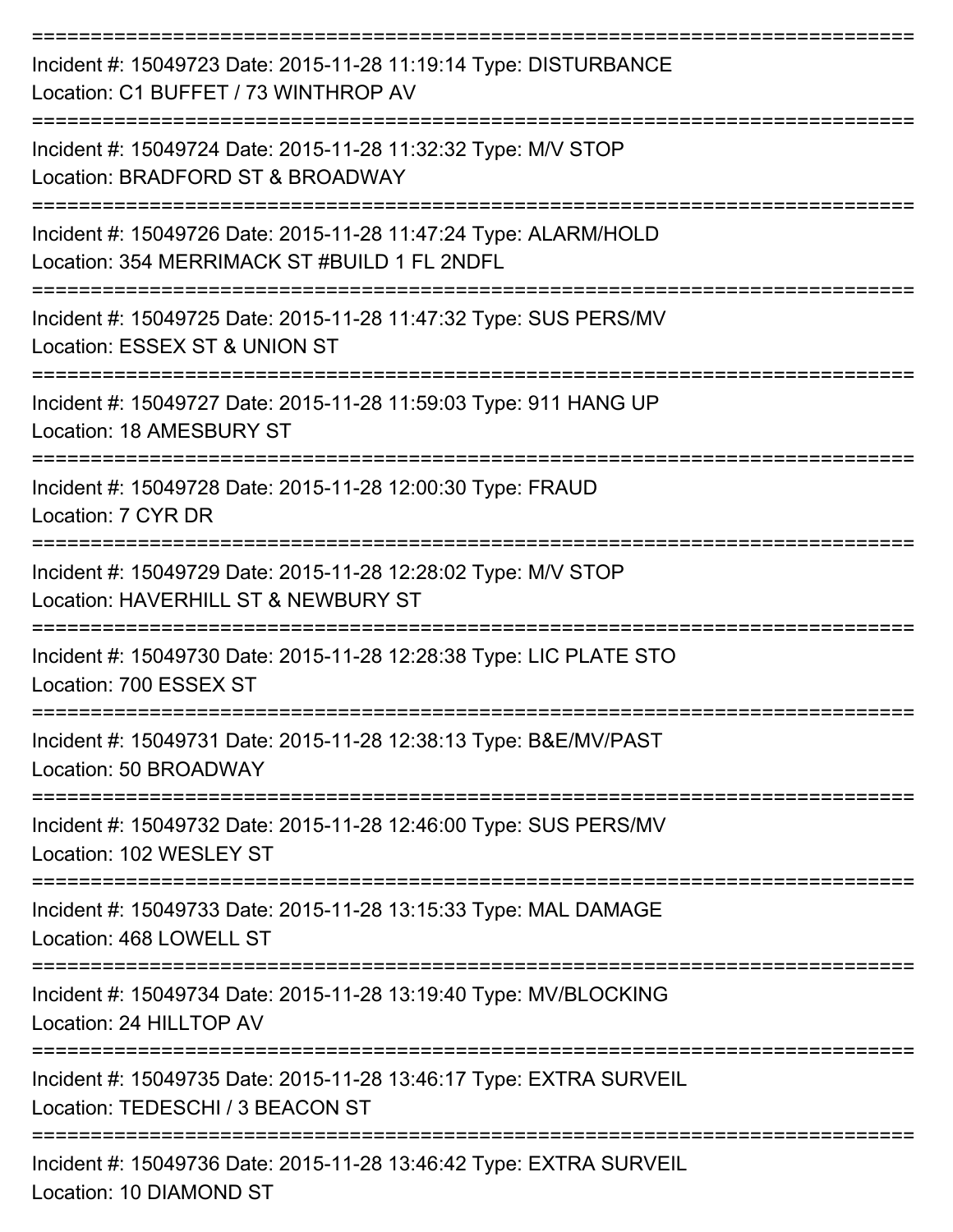| Incident #: 15049737 Date: 2015-11-28 13:53:01 Type: GENERAL SERV<br>Location: 487 ESSEX ST                                |
|----------------------------------------------------------------------------------------------------------------------------|
| Incident #: 15049738 Date: 2015-11-28 14:06:23 Type: SUS PERS/MV<br>Location: CUTLER ST & DURSO AV                         |
| Incident #: 15049739 Date: 2015-11-28 14:13:48 Type: MEDIC SUPPORT<br>Location: 90 LOWELL ST FL 3RD                        |
| ===============================<br>Incident #: 15049740 Date: 2015-11-28 14:29:32 Type: M/V STOP<br>Location: 417 CANAL ST |
| Incident #: 15049741 Date: 2015-11-28 14:39:46 Type: GENERAL SERV<br>Location: 113 MYRTLE ST FL 2                          |
| Incident #: 15049742 Date: 2015-11-28 15:09:18 Type: DISTURBANCE<br>Location: 536 HOWARD ST                                |
| Incident #: 15049743 Date: 2015-11-28 15:15:54 Type: DOMESTIC/PROG<br>Location: 129 S UNION ST #4                          |
| Incident #: 15049744 Date: 2015-11-28 15:41:08 Type: LARCENY/PAST<br>Location: 229 BRUCE ST                                |
| Incident #: 15049745 Date: 2015-11-28 15:44:22 Type: M/V STOP<br>Location: HAMPSHIRE ST & LEBANON ST                       |
| Incident #: 15049746 Date: 2015-11-28 15:48:48 Type: ANIMAL COMPL<br>Location: 27 STATE                                    |
| Incident #: 15049747 Date: 2015-11-28 15:50:25 Type: M/V STOP<br>Location: 49 BASSWOOD ST                                  |
| Incident #: 15049748 Date: 2015-11-28 16:30:25 Type: HIT & RUN M/V<br>Location: 350 WINTHROP AV                            |
| Incident #: 15049749 Date: 2015-11-28 16:36:13 Type: GENERAL SERV<br><b>Location: CYPRESS ST</b>                           |
| Incident #: 15049750 Date: 2015-11-28 16:39:11 Type: B&E/MV/PAST<br>Location: 11 HAVERHILL ST                              |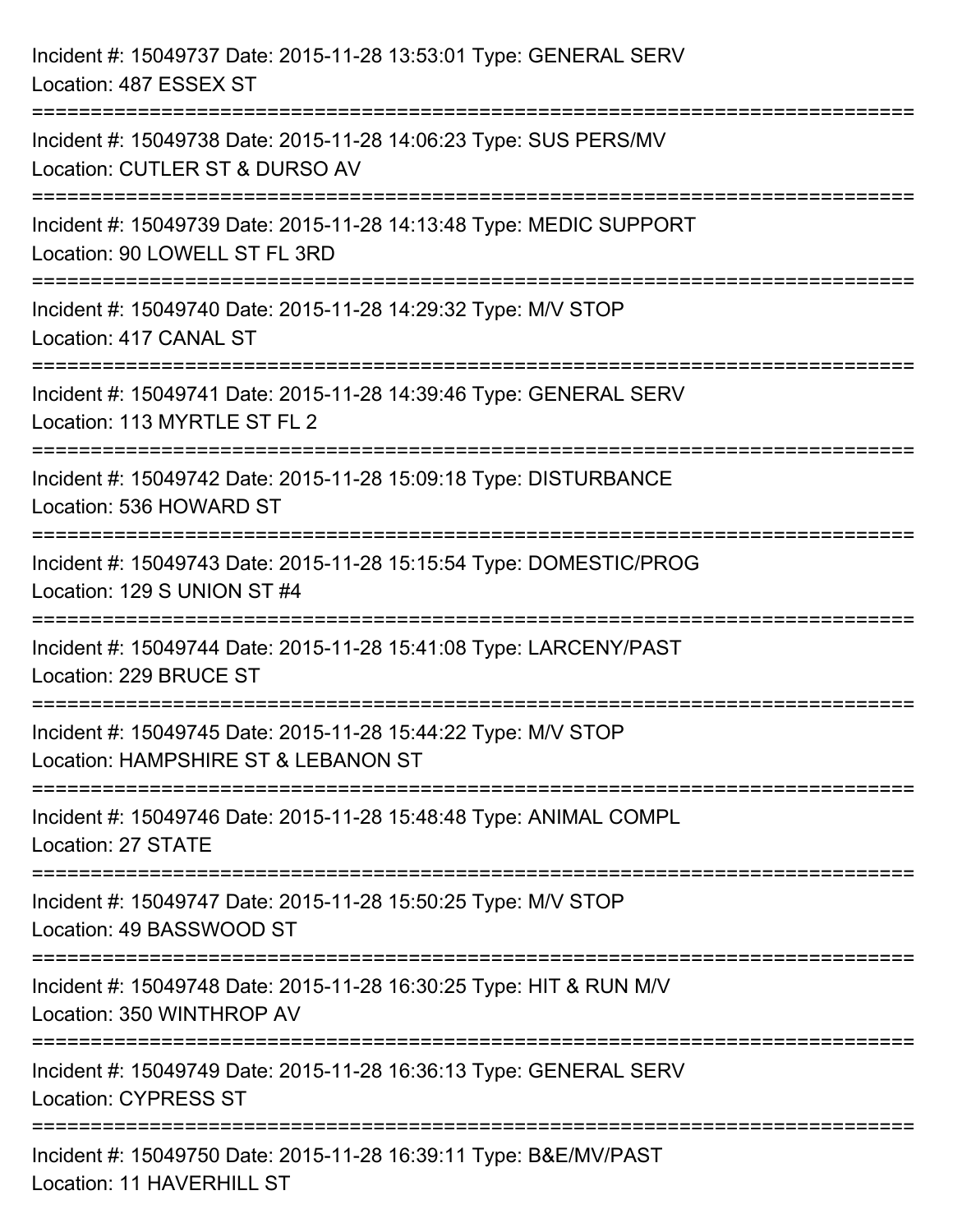| Incident #: 15049751 Date: 2015-11-28 16:40:35 Type: MEDIC SUPPORT<br>Location: 153 SARATOGA ST                                                    |
|----------------------------------------------------------------------------------------------------------------------------------------------------|
| Incident #: 15049752 Date: 2015-11-28 16:56:48 Type: MAL DAMAGE<br>Location: 1 TREMONT ST #APT1                                                    |
| Incident #: 15049753 Date: 2015-11-28 16:59:28 Type: MEDIC SUPPORT<br>Location: 100 MARKET ST                                                      |
| Incident #: 15049754 Date: 2015-11-28 16:59:35 Type: LARCENY/PAST<br>Location: 242 HAVERHILL ST                                                    |
| Incident #: 15049755 Date: 2015-11-28 17:02:02 Type: DISTURBANCE<br>Location: 134 FOSTER ST FL 1                                                   |
| Incident #: 15049756 Date: 2015-11-28 17:05:32 Type: DISTURBANCE<br>Location: 134 PROSPECT ST FL 1                                                 |
| Incident #: 15049757 Date: 2015-11-28 17:27:39 Type: M/V STOP<br>Location: 21 HANCOCK ST<br>====================================                   |
| Incident #: 15049758 Date: 2015-11-28 17:27:55 Type: DISTURBANCE<br>Location: 69 ABBOTT ST FL 2                                                    |
| Incident #: 15049759 Date: 2015-11-28 17:28:37 Type: M/V STOP<br>Location: WINTHROP AV                                                             |
| :=================<br>Incident #: 15049760 Date: 2015-11-28 17:50:27 Type: LOCKOUT<br>Location: 82 IRENE ST FL 1                                   |
| Incident #: 15049761 Date: 2015-11-28 17:59:59 Type: M/V STOP<br>Location: 73 WINTHROP AV                                                          |
| Incident #: 15049762 Date: 2015-11-28 18:01:20 Type: M/V STOP<br>Location: MERRIMACK ST & S BROADWAY                                               |
| Incident #: 15049764 Date: 2015-11-28 18:05:53 Type: ALARM/BURG<br>Location: AUTO HA US INCORPORATED / 134 WEST ST<br>---------------------------- |
| Incident #: 15049763 Date: 2015-11-28 18:06:09 Type: M/V STOP<br>Location: AMESBURY ST & HAVERHILL ST                                              |

===========================================================================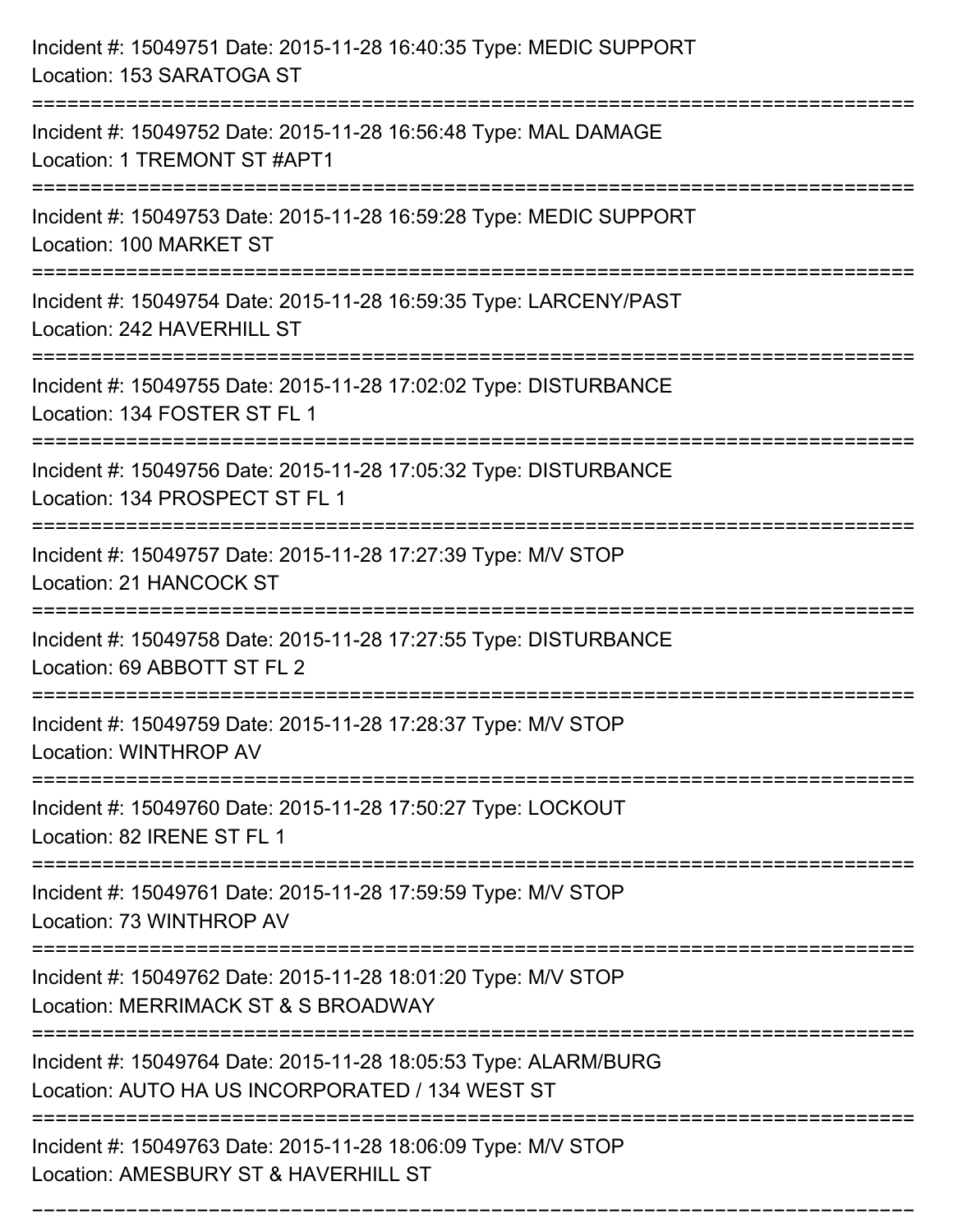| Incident #: 15049765 Date: 2015-11-28 18:19:13 Type: SUS PERS/MV<br>Location: SEVEN ELEVEN / 370 BROADWAY                         |
|-----------------------------------------------------------------------------------------------------------------------------------|
| Incident #: 15049766 Date: 2015-11-28 18:29:54 Type: GENERAL SERV<br>Location: 260 E HAVERHILL ST                                 |
| Incident #: 15049767 Date: 2015-11-28 18:37:52 Type: M/V STOP<br>Location: BROADWAY & GREEN ST<br>:=======================        |
| Incident #: 15049768 Date: 2015-11-28 18:45:21 Type: M/V STOP<br>Location: 36 MELROSE ST                                          |
| Incident #: 15049769 Date: 2015-11-28 18:48:58 Type: MV/BLOCKING<br>Location: 130 E HAVERHILL ST                                  |
| Incident #: 15049770 Date: 2015-11-28 18:49:57 Type: NOISE ORD<br>Location: 105 JACKSON ST                                        |
| Incident #: 15049771 Date: 2015-11-28 18:59:36 Type: CK WELL BEING<br>Location: 248 BROADWAY #411                                 |
| Incident #: 15049772 Date: 2015-11-28 19:20:10 Type: MEDIC SUPPORT<br>Location: HONEY DEW / 342 BROADWAY                          |
| Incident #: 15049774 Date: 2015-11-28 19:26:02 Type: DISTURBANCE<br>Location: 69 ABBOTT ST                                        |
| Incident #: 15049773 Date: 2015-11-28 19:26:09 Type: M/V STOP<br>Location: 600 ESSEX ST                                           |
| --------------------------<br>Incident #: 15049775 Date: 2015-11-28 19:26:13 Type: UNWANTEDGUEST<br>Location: 105 FARNHAM ST FL 1 |
| Incident #: 15049776 Date: 2015-11-28 19:27:19 Type: SHOPLIFTING<br>Location: HEWITTS PACKAGE STORE, INCORP / 109 LAWRENCE ST     |
| Incident #: 15049777 Date: 2015-11-28 19:28:04 Type: MAL DAMAGE<br>Location: AMESBURY ST & LOWELL ST                              |
| Incident #: 15049779 Date: 2015-11-28 19:41:23 Type: A&B D/W PAST<br>Location: BROOK ST & NEWBURY ST                              |
|                                                                                                                                   |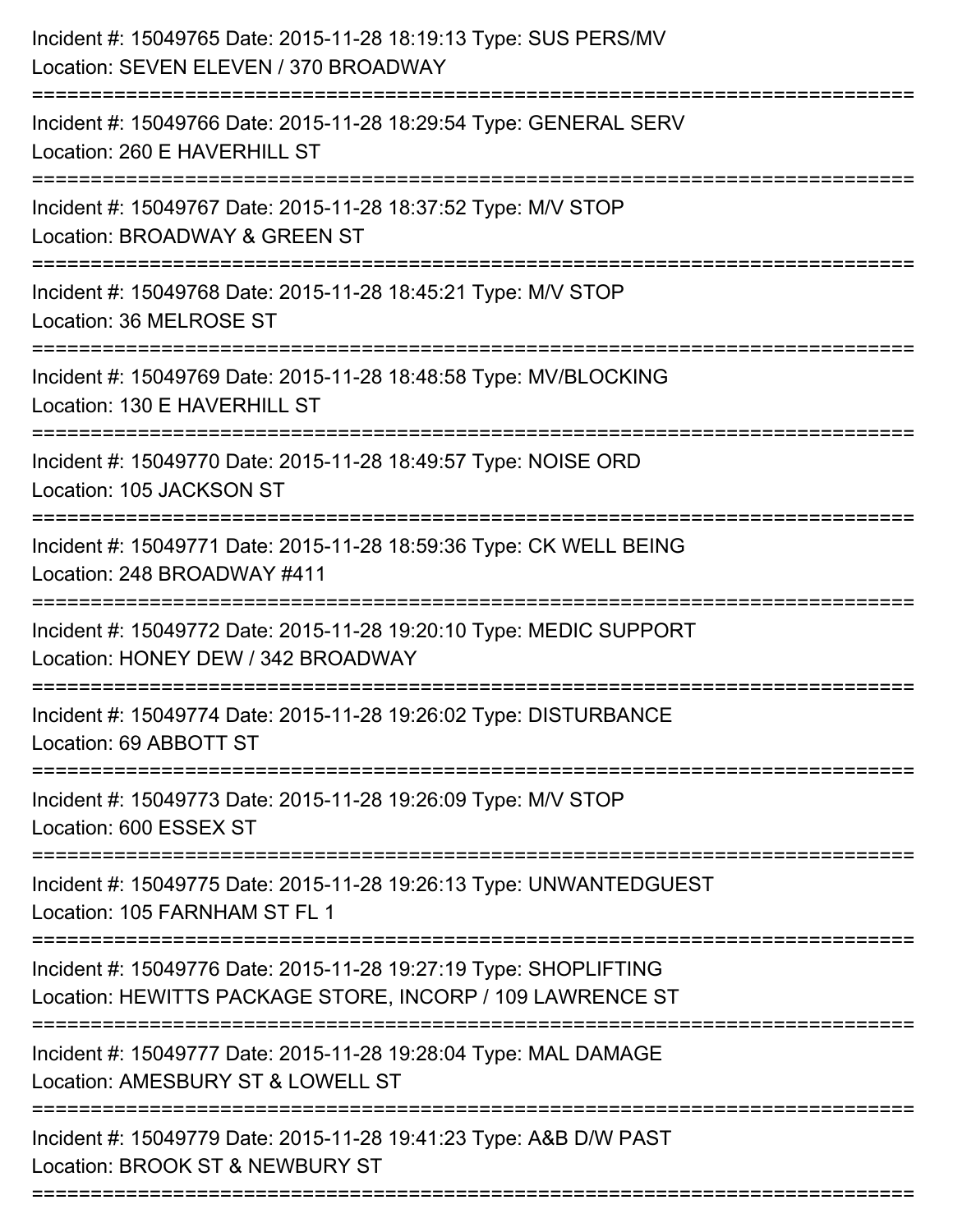Location: 66 FOSTER ST

| Incident #: 15049780 Date: 2015-11-28 19:47:33 Type: SUICIDE ATTEMPT<br>Location: FALLS BRIDGE / null     |
|-----------------------------------------------------------------------------------------------------------|
| Incident #: 15049781 Date: 2015-11-28 19:53:47 Type: WARRANT SERVE<br>Location: 14 CRESCENT ST #LEFT FL 1 |
| Incident #: 15049782 Date: 2015-11-28 19:57:28 Type: MAN DOWN<br>Location: MARKET ST & S UNION ST         |
| Incident #: 15049783 Date: 2015-11-28 20:05:36 Type: SUS PERS/MV<br>Location: 49 STEINER ST               |
| Incident #: 15049784 Date: 2015-11-28 20:25:55 Type: ALARM/BURG<br>Location: 195 LAWRENCE ST              |
| Incident #: 15049785 Date: 2015-11-28 20:38:45 Type: NOISE ORD<br>Location: 30 E HAVERHILL ST FL 2        |
| Incident #: 15049786 Date: 2015-11-28 20:41:54 Type: MAL DAMAGE<br>Location: BAILEY ST & FOSTER ST        |
| Incident #: 15049787 Date: 2015-11-28 20:52:28 Type: M/V STOP<br><b>Location: LEBANON ST</b>              |
| Incident #: 15049788 Date: 2015-11-28 20:58:33 Type: MV/BLOCKING<br>Location: 263 FARNHAM ST              |
| Incident #: 15049790 Date: 2015-11-28 21:16:30 Type: MAL DAMAGE<br>Location: 103 WHITE ST                 |
| Incident #: 15049789 Date: 2015-11-28 21:18:53 Type: GENERAL SERV<br>Location: 64 WEARE ST                |
| Incident #: 15049791 Date: 2015-11-28 21:41:51 Type: CK WELL BEING<br>Location: 84 SUNSET AV FL 1         |
| Incident #: 15049792 Date: 2015-11-28 21:47:14 Type: HIT & RUN M/V<br>Location: BROADWAY & CROSS ST       |
|                                                                                                           |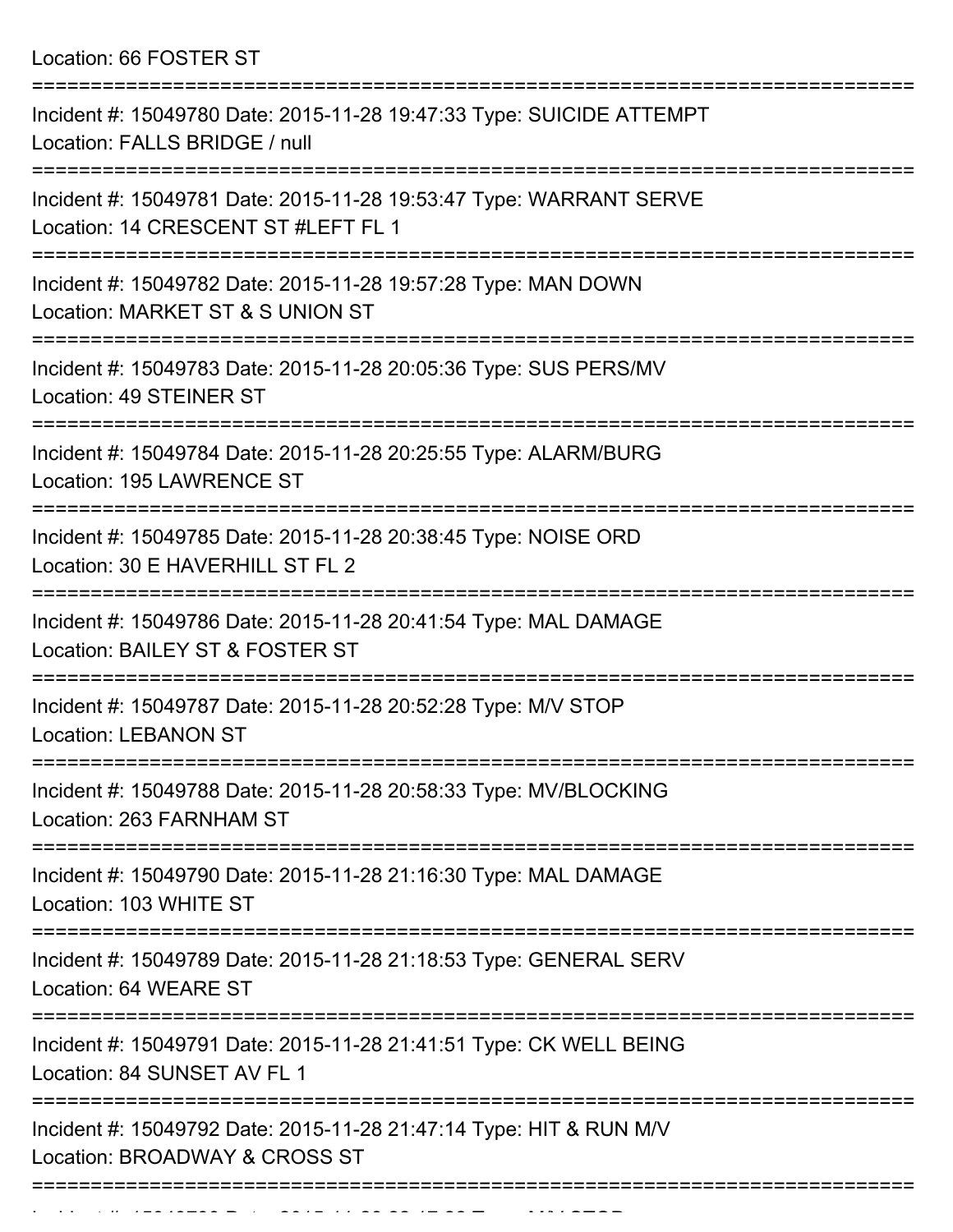Location: AMESBURY ST & METHUEN ST

| Incident #: 15049806 Date: 2015-11-28 23:23:36 Type: DISORDERLY<br>Location: PARK ST & WALNUT ST          |
|-----------------------------------------------------------------------------------------------------------|
| Incident #: 15049805 Date: 2015-11-28 23:21:48 Type: UNWANTEDGUEST<br>Location: 97 1/2 RAILROAD ST        |
| Incident #: 15049804 Date: 2015-11-28 23:19:59 Type: NOISE ORD<br>Location: 30 WARWICK ST                 |
| Incident #: 15049803 Date: 2015-11-28 23:13:26 Type: NOISE ORD<br>Location: 104 RIVER POINTE WY #2206     |
| Incident #: 15049801 Date: 2015-11-28 23:07:20 Type: FIGHT<br>Location: 167 WILLOW ST<br>===========      |
| Incident #: 15049802 Date: 2015-11-28 23:06:18 Type: MAL DAMAGE<br>Location: 220 PHILLIPS ST              |
| Incident #: 15049800 Date: 2015-11-28 23:05:17 Type: SHOTS FIRED<br><b>Location: 24 SUMMER ST</b>         |
| Incident #: 15049799 Date: 2015-11-28 22:57:19 Type: NOISE ORD<br>Location: 46 SARATOGA ST FL 1 REAR      |
| Incident #: 15049798 Date: 2015-11-28 22:42:42 Type: LOUD NOISE<br>Location: 68 SHATTUCK ST               |
| Incident #: 15049797 Date: 2015-11-28 22:40:30 Type: MEDIC SUPPORT<br>Location: 10 DIAMOND ST #15         |
| Incident #: 15049796 Date: 2015-11-28 22:33:53 Type: UNKNOWN PROB<br>Location: 110 RIVER POINTE WY #5310  |
| Incident #: 15049795 Date: 2015-11-28 22:31:59 Type: AUTO ACC/NO PI<br>Location: CENTRE ST & HAMPSHIRE ST |
| Incident #: 15049794 Date: 2015-11-28 22:21:17 Type: DISTURBANCE<br>Location: 15 SPRINGFIELD ST           |
|                                                                                                           |